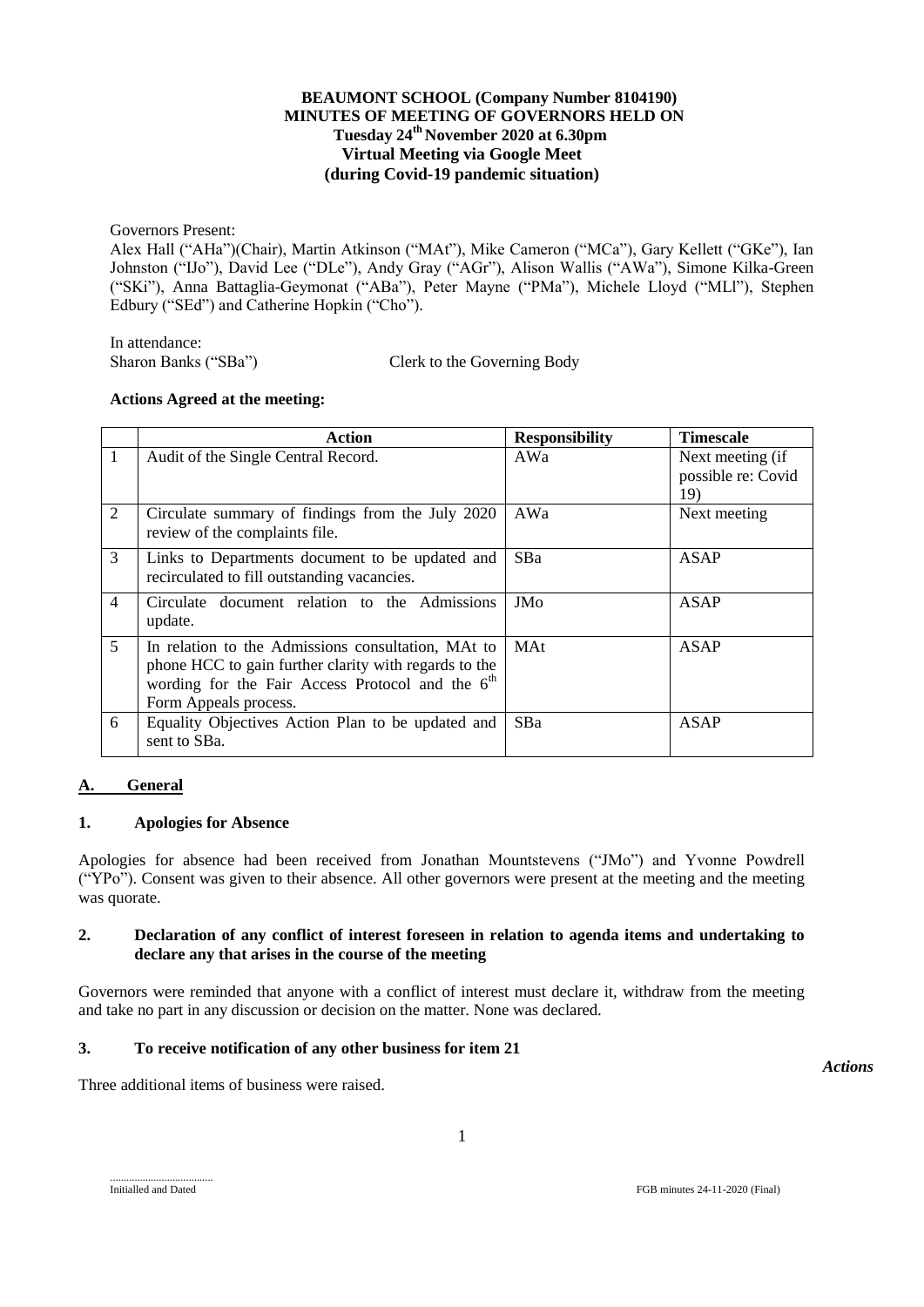# **4. Approval of minutes of the meeting on 14th October 2020 and matters arising**

The minutes of the meeting on 14<sup>th</sup> October 2020 were agreed as drafted. The action points from the meeting were considered as follows:

|                | Action                                                                                                                 | <b>Responsibility</b> | <b>Timescale</b>              | <b>Update</b>                  |
|----------------|------------------------------------------------------------------------------------------------------------------------|-----------------------|-------------------------------|--------------------------------|
| $\mathbf{1}$   | Equality Objectives Action Plan to be updated<br>and circulated to Governors.                                          | <b>MAt</b>            | Next meeting                  | On agenda                      |
| 2              | Investigate initiatives to build greater diversity<br>at Beaumont.                                                     | <b>MAt</b>            | LT/ongoing                    | Ongoing action                 |
| 3              | Make Equality, Diversity and Inclusion a<br>recurring agenda item.                                                     | SB <sub>a</sub>       | Next meeting                  | Ongoing action                 |
| $\overline{4}$ | Audit of the Single Central Record.                                                                                    | AWa                   | Next meeting<br>(if possible) | Next meeting                   |
| 5              | Child Protection Annual Report and Self<br>Review Checklist – update wording regarding<br>training and provide to SBa. | YP <sub>0</sub>       | ASAP                          | YPo to revert to<br><b>SBa</b> |
| 6              | Email summary of the review of the school's<br>complaints file to be circulated to Governors.                          | IJo/AWa               | ASAP                          | See below.                     |

In relation to item 2 above, it was noted that this would be an ongoing action. MAt advised that the school was reviewing its processes in order to capture greater detail with regards to applicants and interviewees in order to build a greater understanding in relation to equality, diversity and inclusion going forward.

In relation to item 4 above, it was noted that due to the Covid-19 pandemic AWa had been unable to attend the school to conduct the audit and, if possible, would complete the Single Central Record audit before the next meeting. MAt advised that he had checked it as a result of this current situation. *AWa*

In relation to item 6 above, it was noted that a review of the complaints file had been conducted in July and that AWa would circulate a summary of the findings for Governors. It was noted that IJo would continue with this responsibility and conduct the next review when possible with twice a year being the usual cycle. *AWa*

### **B. Reports and Updates**

### **5. Covid-19 Update**

It was noted that, whilst there had been 8 cases at the school to date, these were all a result of infection from outside of the school and there had been no further cases resulting from these. MAt reported that there were currently 4 students waiting on Covid-19 test results and that a daily update was required to be reported to the DfE.

It was noted that other local schools had experienced much larger isolations requiring either whole year group closures or large numbers of staff isolating.

MAt reported that the school had commissioned a third party to check the new buildings air conditioning and heating to ensure they met the recommended ventilation requirements for minimising the risk of spreading Covid-19 infection.

It was also noted that the school's Covid-19 Risk Assessment had been reviewed and that the school had met with Teachers' Union representatives the previous week.

Governors asked if the school was still seeing a greater level of Covid-19 infection in the 6<sup>th</sup> Form. MAt advised that, whilst the current students infected were mostly 6<sup>th</sup> Form students, there had not been any

Initialled and Dated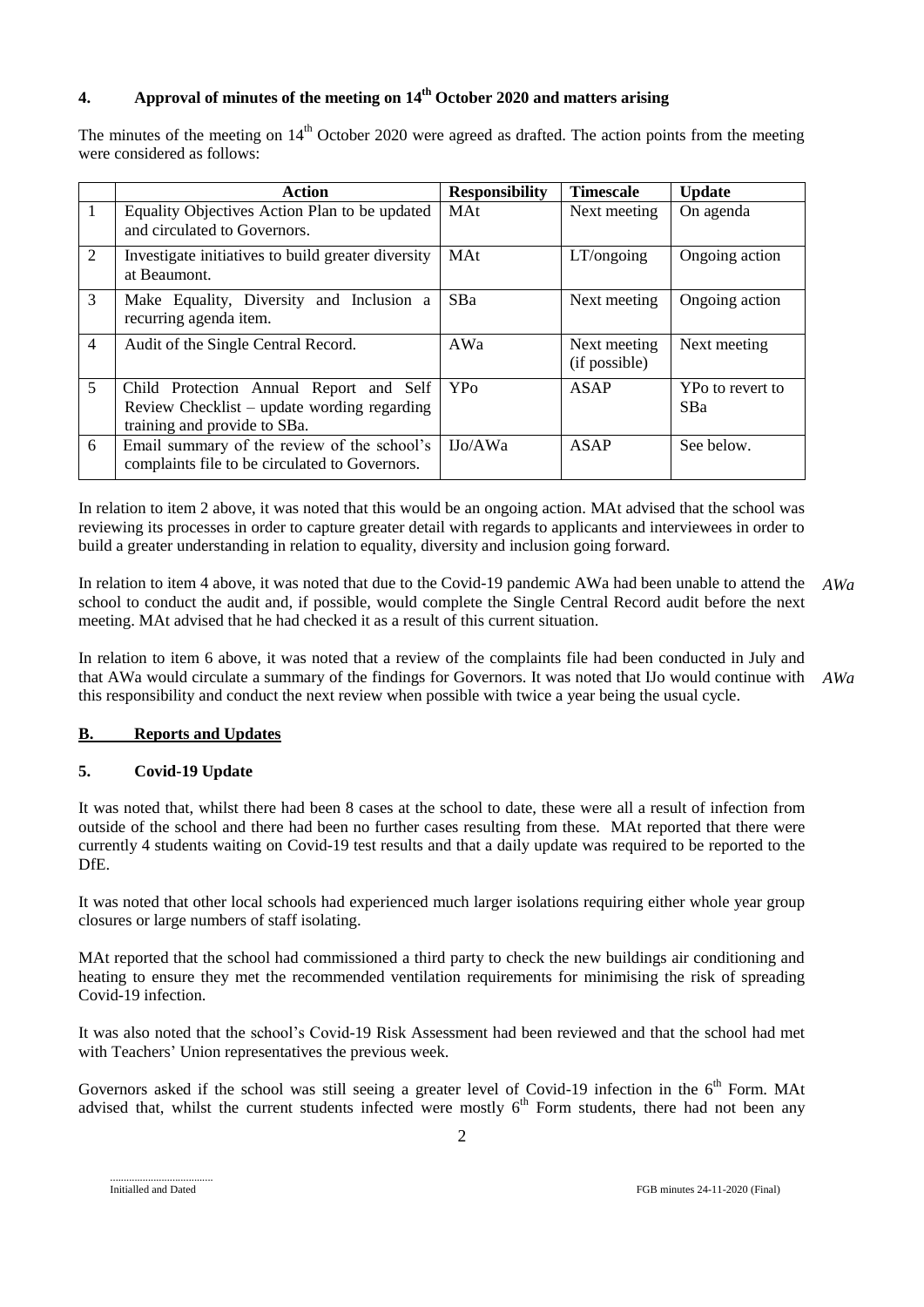additional infections reported. Further, in relation to students travelling between the BeauSandVer Consortium schools, it was noted that the bus transporting students between the schools had a protective shield for the bus driver and that all students were required to wear face masks.

## **6. Student and House Leadership Update**

It was noted that the plan for next term (subject to the developing Covid-19 situation) was to ask the  $6<sup>th</sup>$  Form students working on dress code for the  $6<sup>th</sup>$  Form to make their recommendations.

# **7. Committee reports and updates:**

### **A. Resources**

It was noted that the minutes of the last committee meeting were still to be circulated due to its close proximity to the FGB meeting, and that they would be circulated in due course.

Further, it was noted that a representative from the new external audit firm would present the accounts at the next FGB and that the format of the Agenda for both Resources Committee and FGB meetings had been updated with clearly marked sections to meet internal audit requirements.

### **B. Community, Teaching and Learning**

It was noted that the minutes of the last committee meeting were still to be circulated due to its close proximity to the FGB meeting, and that they would be circulated in due course.

It was noted that the school was investigating how to facilitate Governors having a virtual feedback session with a cross-section of students to ensure Governors still received student feedback while the formal Department Reviews were not taking place.

### **8. Acknowledgement of receipt and review of the Management Accounts**

Governors had considered the Management Accounts for Period 1 (September) which had been circulated prior to the meeting.

It was noted that these had been reviewed in detail at the last Resources Committee meeting and there were no questions raised.

## **9. SEC2 and CIF update**

MAt reported that a positive meeting had been held with Evers and the Site Manager in relation to the remaining snagging items and that it was expected that the outstanding claims would be finalised shortly. It was noted that the school was very pleased with the Science Block and dining area.

Governors commended the school for completing such a large project on budget. Formal thanks were also extended to Julie Wells and Lyndsey McCutcheon for their exceptional commitment to the effective management of these projects.

It was noted that it was the school's intention to host a grand opening of the new facilities for the school community when it was possible.

### **10. Chair's Update including:**

It was noted that LSh had decided to stand down as a governor due to family issues. AHa noted special thanks to LSh who had given 8 years of tremendous support to the school and was very welcome to return in the future, should she wish to stand as a governor again.

......................................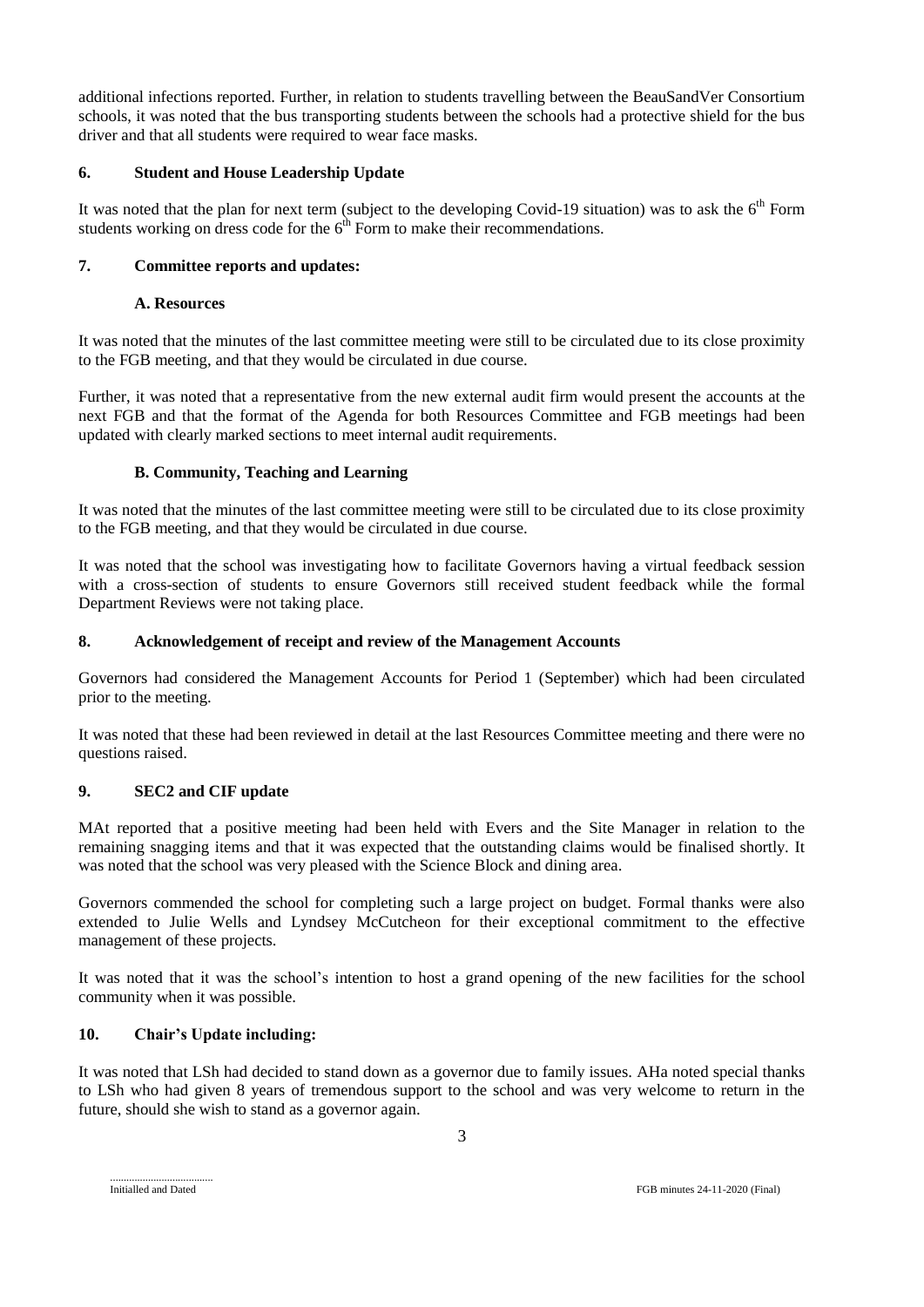The Chair reported that expressions of interest had been received from an experienced HR Director who, under the current Articles of Association, could be a Community Governor for the school. It was agreed that such a skill set would be a beneficial addition to the Governing Board. Governors agreed for a formal proposal to be made once AHa and MAt had met with the proposed new Governor.

### **a) Update on restructuring plans**

The Chair reported that a possible fifth independent member had been identified to join the Academy Trust but this was yet to be confirmed formally. It was noted that they had good Governing Board experience, were active locally and had a close relationship with the school. It was recommended that, due to current timings, the current AGM should proceed as planned in order to get the end of year accounts signed off and that the restructure would take place in the new calendar year.

### **b) Review of Governors' skills audit (and vacancies) – on hold pending restructure**

It was noted that the skills audit would be reviewed as part of the restructure in the new calendar year. This would likely take place in February as part of the Governors extended meeting day.

#### **c) Review links to departments**

Governors had considered the links to departments' document which had been circulated in advance of the meeting. The following changes were noted.

- Drama and SEN were now vacant due to LSh stepping down.
- English and languages were now vacant due to ABa's Governor term ending.
- Media and Library were noted as also outstanding vacancies.
- MLl agreed to take on SEN and Media.
- PMa agreed to take on Economics and Business from IJo and to also continue with Sociology.
- IJo agreed to take on Geography, English and Drama.
- It was agreed that SBa would update the document and circulate via email to request for volunteers to commit to fill the gaps for the outstanding departments. *SBa*

#### **d) Equality, Diversity and Inclusion**

After a detailed discussion, during which Governors shared various insights based on experience from their own organisations, it was agreed that a key starting point was to capture more information in relation to school job applicants and interviewees. This would then enable a greater understanding of who was applying for the jobs as opposed to who was getting the interviews/getting appointed.

The Chair asked if anyone else with experiences to share would email the group to help generate ideas regarding the best way forward.

### **11. Head's Report**

Governors had considered the Head's Report which had been circulated in advance of the meeting.

MAt reported that the school was in the process of submitting a CIF bid with the proposal to cover the muchneeded replacement of the school boilers.

With regard to the  $6<sup>th</sup>$  Form information evening, as a consequence of the Covid-19 pandemic, it was noted that the school was in the process of developing a high quality Virtual Open Evening, incorporating visual virtual tours complemented by teacher and student video presentations. Governors agreed it was critical to incorporate presentations from students sharing their experiences. There was a discussion about how physical tours of the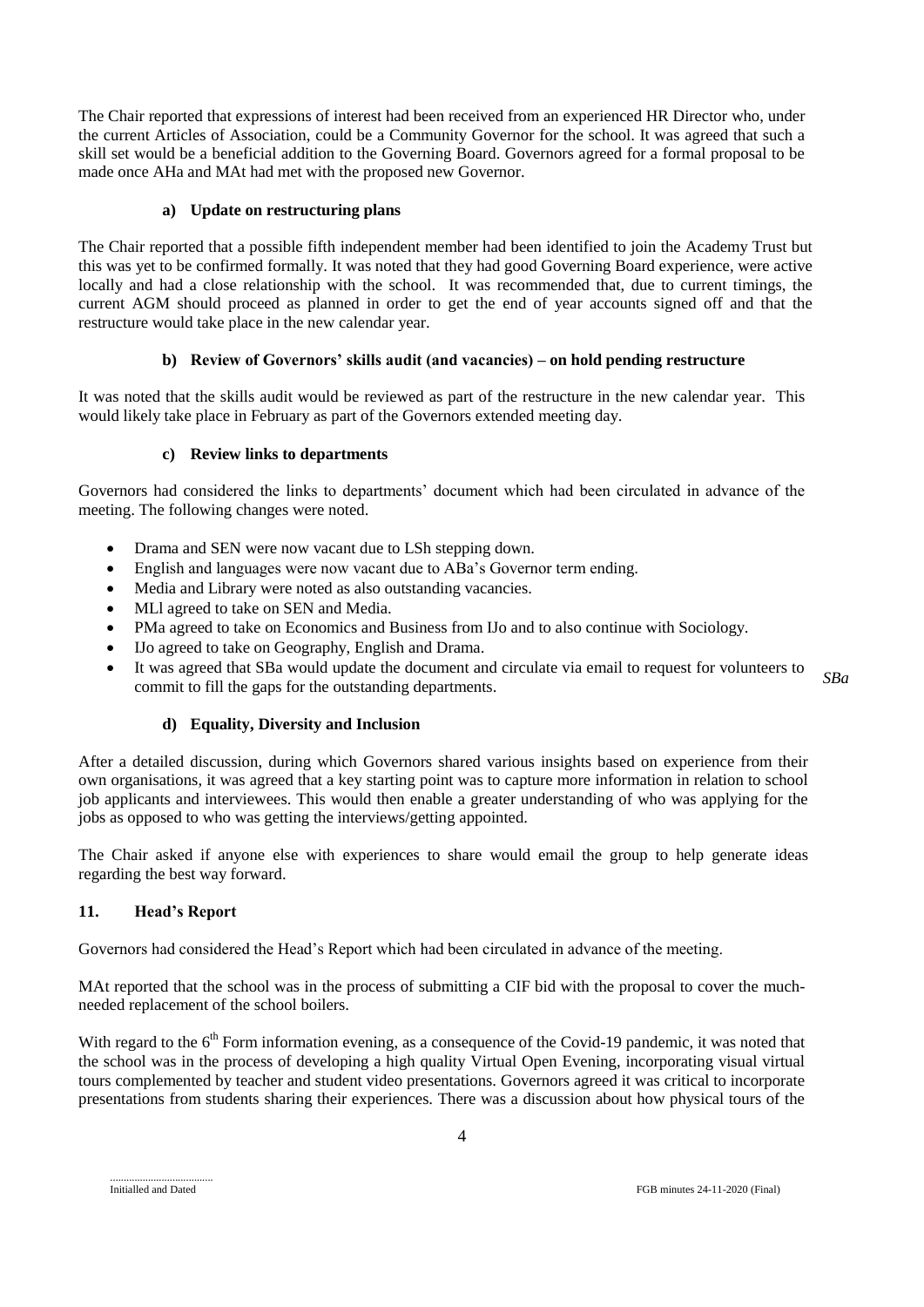school might be safely facilitated for new students considering applying to the school with a suggestion that the February half term break might be a possibility. It was agreed that, for now, the priority was to ensure a high quality virtual presentation of the school, as the half term fell after the application submission deadline.

In relation to staffing, it was noted that there were two maternity leave positions that needed to be filled.

With regard to the fixed period exclusion report for the summer term, it was noted that a result of the extended lockdown, with students learning remotely, was that there had been no exclusions.

In relation to outstanding plans to fund the replacement of the current hall, a Governor suggested that perhaps it was time to revisit acquiring funding from alternative funding sources such as a large Trust.

Governors thanked MAt for his report.

#### **12. Admissions Update**

JMo advised that an updated document would be circulated to Governors after the meeting.

It was noted that correspondence relating to the school's proposed changes to the Admissions arrangements had been received from HCC the previous day.

It was noted that the school had two main concerns with the consultation document. The first being the wording regarding the Fair Access Protocol and the second being around the 6<sup>th</sup> Form Appeals Process.

In relation to the Fair Access Protocol wording, it was noted that in some year groups, where for example the school had two students in wheelchairs, the school was not in a position to take any additional students under the Fair Access Protocol into that year group. YPo advised realistically the school could only review its position on a year group by year group basis which was not a situation currently covered in the wording.

In relation to the  $6<sup>th</sup>$  Form admission arrangements, it was agreed that more clarity was required in terms of the school's noted PAN and in relation to the appeals process.

On the basis that the consultation suggested there were no grounds to submit a response for further consultation, it was agreed that MAt would phone HCC to gain clarity. It was noted that the deadline to finalise the arrangements was  $28<sup>th</sup>$  February 2021.

*MAt*

### **13. Receive and discuss the annual report on the food standard checklist prepared by Chartwells (recommended by Resources Committee).**

Governors had considered both the Annual Report and the Catering Checklist documents prepared by Chartwells which had been circulated in advance of the meeting.

It was noted that this report had been reviewed at the Resources Committee meeting and that the only area the school was not currently meeting was provision of oily fish.

It was noted that, due to the way the student year groups had been relocated across the school to maintain bubbles as a result of the Covid-19 pandemic, the school was trying to provide a wider range of options for students at the smaller food venues around school as a lot of students no longer had access to the main dining hall.

With regard to food standards, it was noted that the school was continuing to follow all the standards with a particular focus on healthy meal and snack options.

Governors had no further questions and thanked MAt for his report.

......................................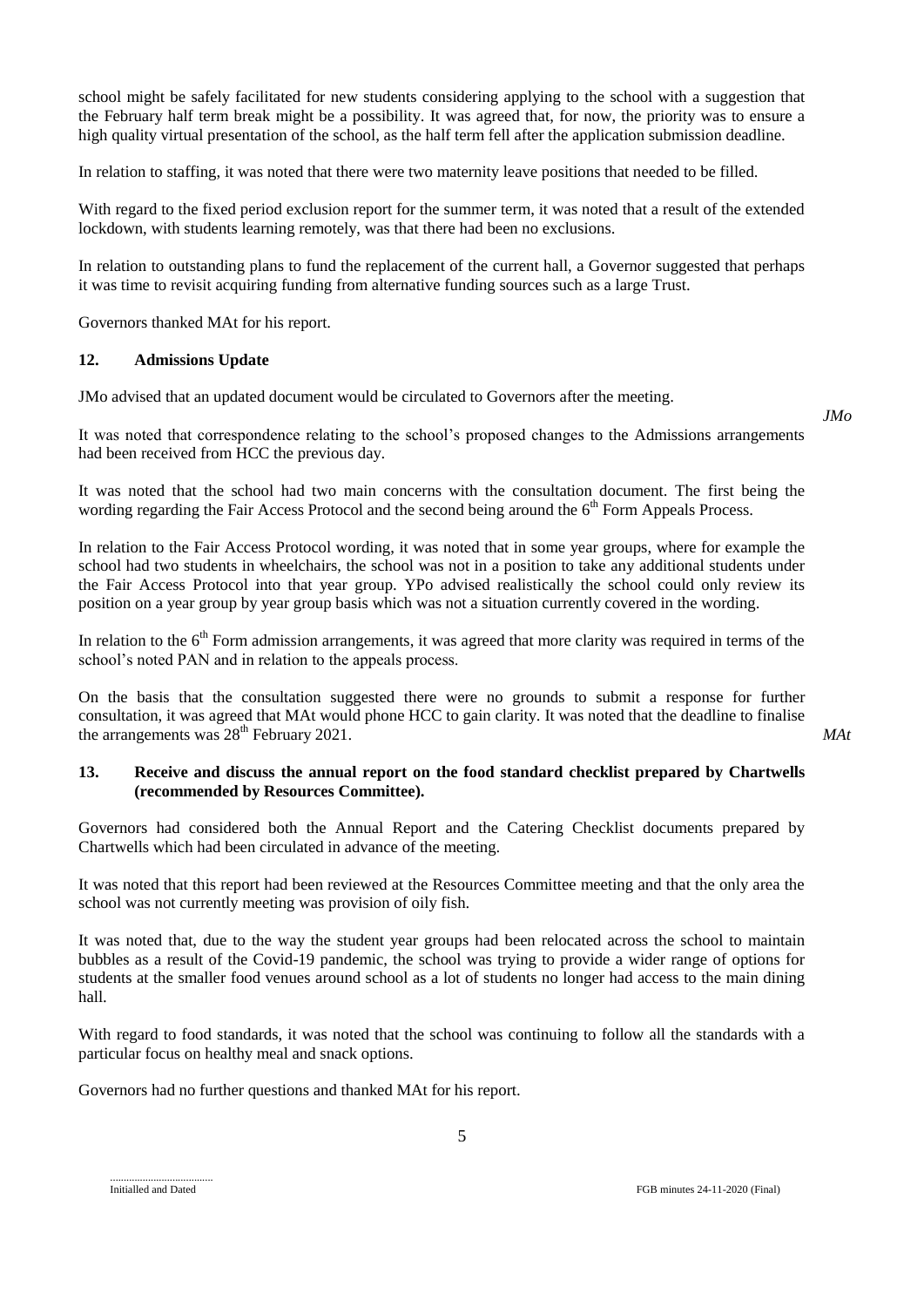## **14. Safeguarding update**

YPo reported that student mental health during the Covid-19 pandemic continued to be the school's key focus. A high-level update of this situation by year group was provided to the Governors and it was noted that the external resource CAMHS (Child and Adolescent Mental Health Services) was also under-resourced, meaning it was taking a long time for a student to be seen by them.

Governors asked what might be done to improve the situation. MAt advised that YPo had reshuffled some of the provision in order to better support the  $6<sup>th</sup>$  Form which had seen the highest increase in mental health issues.

Governors thanked YPo for her update.

# **15. Audit of the Single Central Record**

It was noted that this had already been covered earlier in the meeting under action items from the last meeting.

# **16. Child Protection Self Review Checklist**

It was noted that all actions on the plan were either completed or in the process of being completed. YPo advised that NMo and AGr were being trained as DSPs and PBa was in the process of completing STEPS training which would be followed by DSP training.

In relation to records management, it was noted that YPo had now trained EDu to be her cover in the event that YPo was absent from school.

Governors thanked YPo for her update.

# **17. PSI update**

Governors had considered the PSI November monitoring report, which had been circulated in advance of the meeting.

It was noted that the PSI update had already been reviewed at both the Resources and Community, Teaching and Learning Committees and that there were no further questions.

# **18. Inspection Data Summary Report (Ofsted)**

It was noted that, with the suspension of performance tables, this report would not be issued this year.

### **C. Policies and Governor Development**

### **19. \* Policies – consideration and approval of the following policy and plan (bearing in mind the responsibility to carry out an equality impact assessment in accordance with the school's Public Sector Equality Duty under the Equality Act 2010):**

Governors noted their responsibility as part of the review and approval of all policies, procedures and schedules to ensure that none of the policies/procedures approved had any disproportionate benefit or detriment and did not contain any discriminatory statements or have an adverse impact on any disadvantaged or vulnerable group.

### **a) Relationships and Sex Education Policy**

Governors had considered the Relationships and Sex Education Policy which had been circulated in advance of the meeting.

......................................